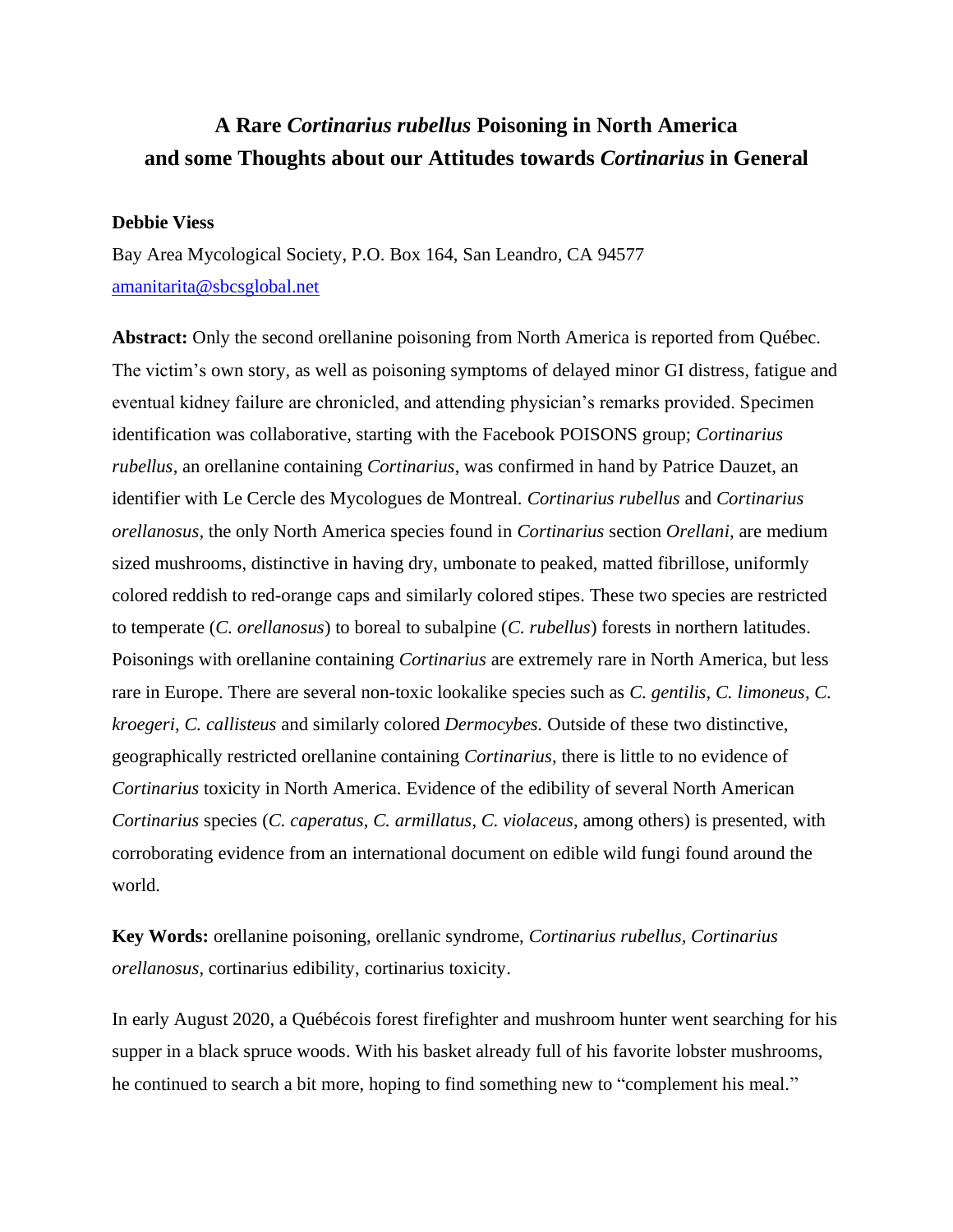Detouring into a sphagnum bog, he spied five beautiful and appetizing looking, reddish-capped mushrooms. These he picked and brought home. His dinner that night contained both lobster mushrooms and those lovely, albeit unknown, reddish fungi.

The next day, and in ensuing days, he experienced mild abdominal issues and noticed that some foods, especially green beans and eggs, had an oddly sulfurous flavor. Despite persistent symptoms, he was reluctant to go to the hospital due to COVID restrictions. After 18 days of suffering at home, his condition worsened to the point where he had no choice but to seek medical attention. He was admitted to a local hospital in Abitibi, Québec on August 28, and treated for acute kidney failure.

On August 31, feeling a bit better after intravenous rehydration, he requested to go home briefly to take care of his animals. Before returning to the hospital, he stopped by that same bog and collected more of those unknown mushrooms, which he showed to his attending physician, Dr. Marilyn T. Duravage.

Unfamiliar with fungi, Dr. Duravage contacted a medical colleague who is also an amateur mycologist. He recommended that she post photos of those mushrooms to the Facebook POISONS group, "Poisons help; Emergency Identification for Mushrooms and Plants"(Marilyn TD, 2020).

This group, co-founded and managed by highly skilled British forager Kerry Woodfield, has almost 200 expert identifiers of both plants and fungi. Its international scope allows at least a few people to be on call at any time of day. Free and timely photo identifications of readily recognized species are often made in minutes via consensus ID. This case, however, took a bit more time and effort.

With the mushroom photos posted to POISONS, and the case history of delayed kidney failure, Kerry immediately recognized its potential as a very serious orellanine poisoning. *Cortinarius* is a difficult group to ID, especially from a mere photo, so she requested further ID help from the POISONS' *Cortinarius* experts. She and others pinged folks like Dimitar Bojantchev, who has spent the past fifteen plus years studying *Cortinarius*, and Irene Andersson, a well-respected Swedish mycologist, who specializes in high latitude fungi and *Cortinarius* (unfortunately, she was not available to consult on this case).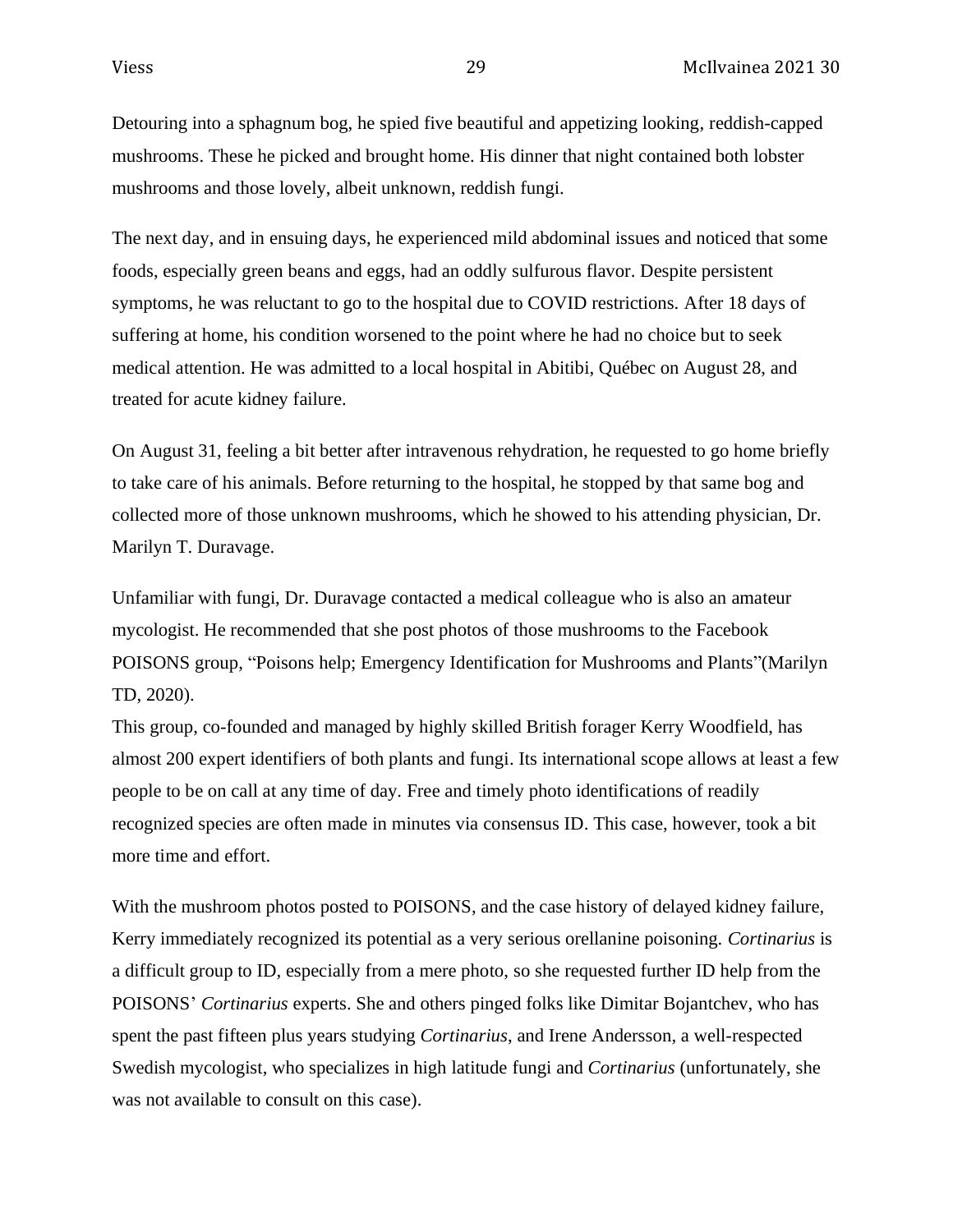Meanwhile, other non-specialist mycologists on POISONS were proposing various specific IDs of *Cortinarius* section *Orellani*, since the fruit body, despite its rather poor condition, resembled an orellanine containing *Cortinarius* and of course, the symptoms fit, too. Surprisingly, two *Cortinarius* experts, one North American and one European, got it wrong, both saying it most likely wasn't something toxic in section *Orellani,* suggesting *Dermocybe* and the non-toxic *Cortinarius gentilis* (section *Telamonia*) as an ID. This underlines the point that sometimes a photo ID is insufficient, no matter who is doing that identification. But most of us persisted in our belief that it was an orellanine poisoning. All IDs on POISONS are done by consensus, so no single voice holds sway.

I sent the photos to Michael Beug, Professor Emeritus, The Evergreen State College, and Chair of the NAMA Toxicology Committee, and he sent them to Joe Ammirati, Professor, Department of Biology, University of Washington, and Pacific North West *Cortinarius* expert. They both identified the mushroom as *Cortinarius rubellus*. POISONS identifiers encouraged Dr. Duravage to treat it as an orellanine poisoning while she confirmed the ID in hand with members of a local NAMA affiliated mushroom club, [Le Cercle des Mycologues de Montreal.](https://mycomontreal.qc.ca/) Patrice Dauzet, an experienced microscopist with that club, received the specimens and determined them to be *Cortinarius rubellus* via macroscopic, microscopic and chemical analysis, confirming only the second known orellanine poisoning in North America.

This case was truly a collaborative effort!

Here is a synopsis of the case history as presented by Dr. Duravage on the [Mycoquebec Blog:](https://blog.mycoquebec.org/blog/intoxication-grave-par-un-cortinaire-une-premiere-au-quebec/)

On August 28, the patient, a healthy 61 year old man, presented to the emergency room of a hospital in Abitibi with lower abdominal pain, weight loss with loss of appetite, and severe fatigue. Blood tests clearly showed acute renal failure and some related lab abnormalities. Creatinine tests were sky high, 8 times the normal value, demonstrating that the kidneys were no longer working. Mushroom consumption was estimated to have taken place around August 10, but due to the lengthy period between consumption of mushrooms and severe symptoms, a mushroom poisoning was not initially suspected. Blood, urine and radiological investigations were begun to discover the cause of the patient's renal failure. At first, prolonged dehydration due to diarrhea and lack of fluid intake was suspected to be the cause of the latter, but this renal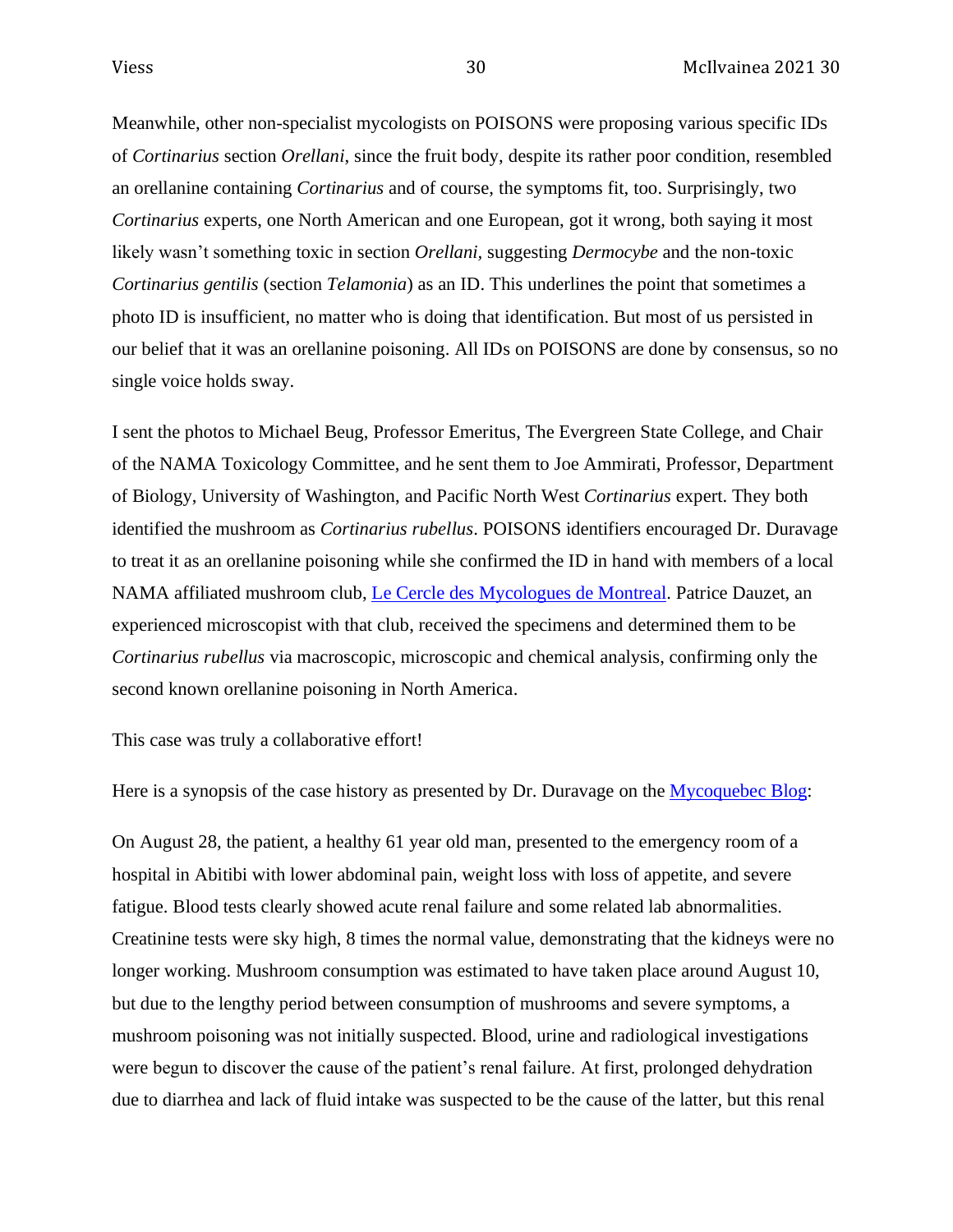insufficiency was too severe to be explained away by mere dehydration. Intravenous rehydration improved kidney function within days at hospital, but did not normalize it, due to probable damage to the kidneys from the orellanine toxin. High blood pressure, presumably also caused by kidney damage, also appeared during hospitalization. The patient's symptoms gradually subsided, but even after about 6 weeks post ingestion he still experienced mild headaches, low abdominal discomfort and mild fatigue. As renal function normally takes a few months to stabilize, it is not possible at this time to say that it will return to normal in the medium term, although its improvement is encouraging to date.

The patient says: "I was told that I had consumed a very toxic mushroom responsible for my hospitalization. Before my poisoning I was in great shape, and could go about my business all day. Since my hospitalization, I have lost energy, some foods still taste like sulfur and the doctor does not know if I can hope for a full recovery."

Dr. Duravage continues to treat this patient and is in process of writing up her own account (Duravage, 2021).

## **Distribution of** *Cortinarius section Orellani* **in North America**

*Cortinarius* section *Orellani* are found in temperate to boreal to subalpine forests in the northern latitudes. We currently believe that there are only two species of orellanine containing *Cortinarius* found here: *Cortinarius orellanosus*, with oaks, and *Cortinarius rubellus* (synonyms: *C. speciosissimus*, *C. orellanoides* and C. *rainierensis*), with conifers (Figures 1a,b). *C. orellanosus* was described from dried specimens collected in western Michigan in 2010, and was responsible for the first documented orellanine poisoning in North America. To date it has only been found in Michigan, but it may occur elsewhere with hardwoods in the Midwestern and Northeastern states (Ammirati, 2021). *Cortinarius rubellus,* responsible for the second documented orellanine poisoning in North America, has been found in Washington, Canada and possibly Maine (a photo of only the cap of something that resembles a *Cortinarius* in section *Orellanii* was posted to iNaturalist.org).

I found a probable *Cortinarius* section *Orellanii* in Cordova, Alaska in 2010 and photographed it, but did not ID it to species nor save. According to Ammirati, in some years *C. rubellus* can be common in boreal forests.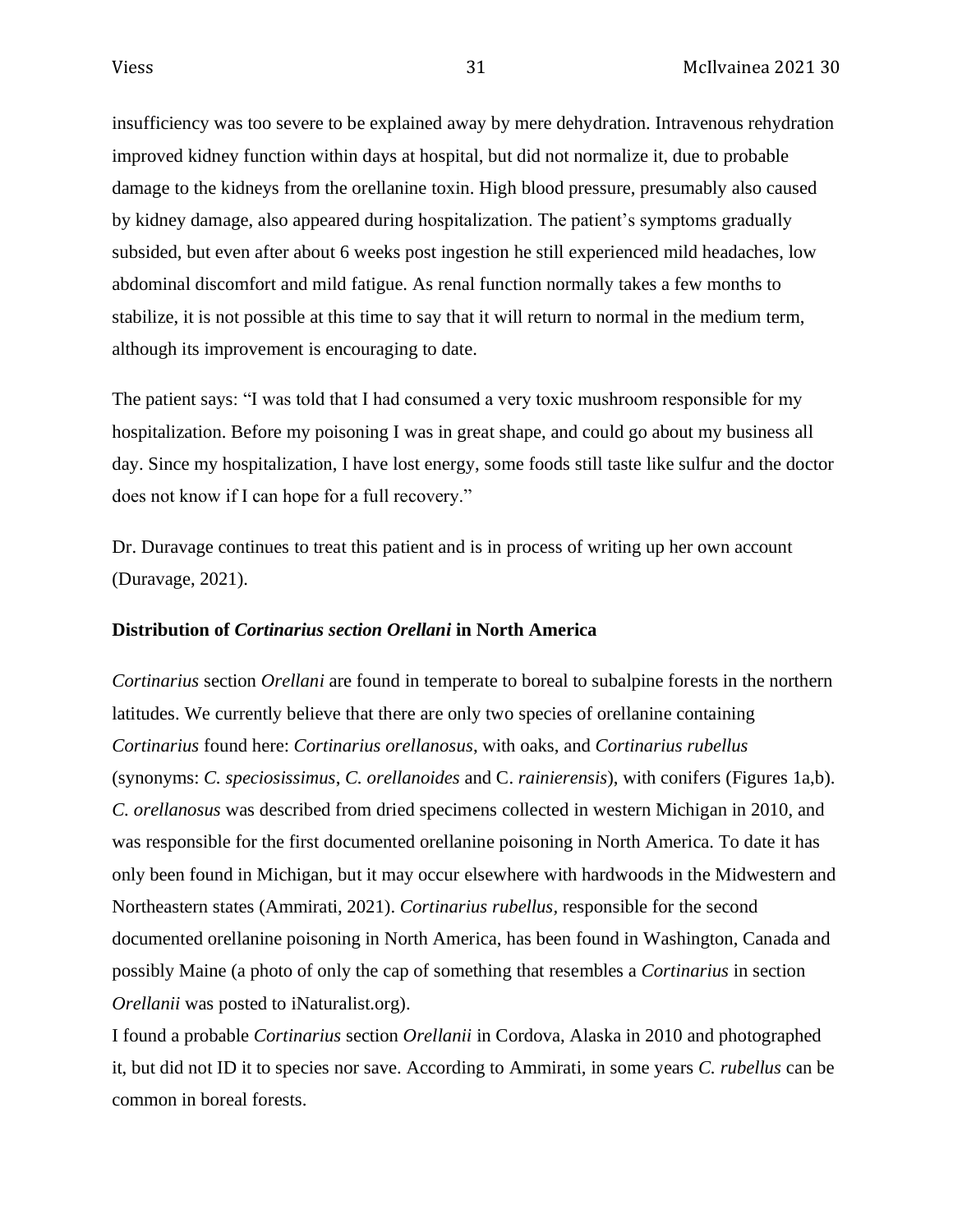# **History of Orellanic Syndrome and Symptoms**

Due to the long delays between ingestion and serious symptoms, orellanine mushroom poisonings are often not suspected in cases of acute kidney failure. In fact, the "orellanic syndrome" was not even described until the 1950s, following a mass poisoning in Poland in 1952. *Cortinarius orellanus* was the culprit; 102 people were poisoned, resulting in 11 deaths. The late Tom Duffy, M.D., wrote a nice synopsis of this medical detective work in "Toxic Fungi of Western North America":

"The genus *Cortinarius* [as a whole]… had no significant poisonings attributed to it until a mass poisoning of 102 people occurred in Poznan, Poland in 1952. Stanislaw Grzymala, an epidemiologist, identified the offender as *Cortinarius orellanus.* An unusual cluster of symptoms was usually present in addition to very mild GI symptoms: decreased kidney function with increased urination, intense thirst, marked dryness and burning of the mouth. Some cases progressed to terminal renal failure. This startling epidemic had a very marked delay in onset of symptoms—from 2 days to 3 weeks. As with amanitin poisoning, early appearance of symptoms usually indicated more severe toxicity" (Duffy, 2008).

The orellanine poisoned Québécois firefighter discussed here also experienced unusual flavors in commonly eaten foods; the fatigue that he described is a common complication. Known symptoms of orellanine poisoning, with many more documented since that original cohort of 102, can also include pain in the area of the kidneys, vomiting and diarrhea in the initial phase, and headache (Spoerke, 1994; Benjamin, 1995).

#### **Incidence and Likelihood of Orellanine Poisonings**

Poisonings with these highly toxic fungi are extremely rare in North America, with only two confirmed examples to date, but less rare in Europe, where mushroom hunting and consumption is far more common. At least fifty more orellanine poisonings have been recorded from Europe since this syndrome was first recognized in Poland (Flament, 2020). Because these mushrooms only occur in high latitude temperate to subalpine conifer forests, poisonings with these *Cortinarius* are highly unlikely across most of the lower latitudes of North America. And yet,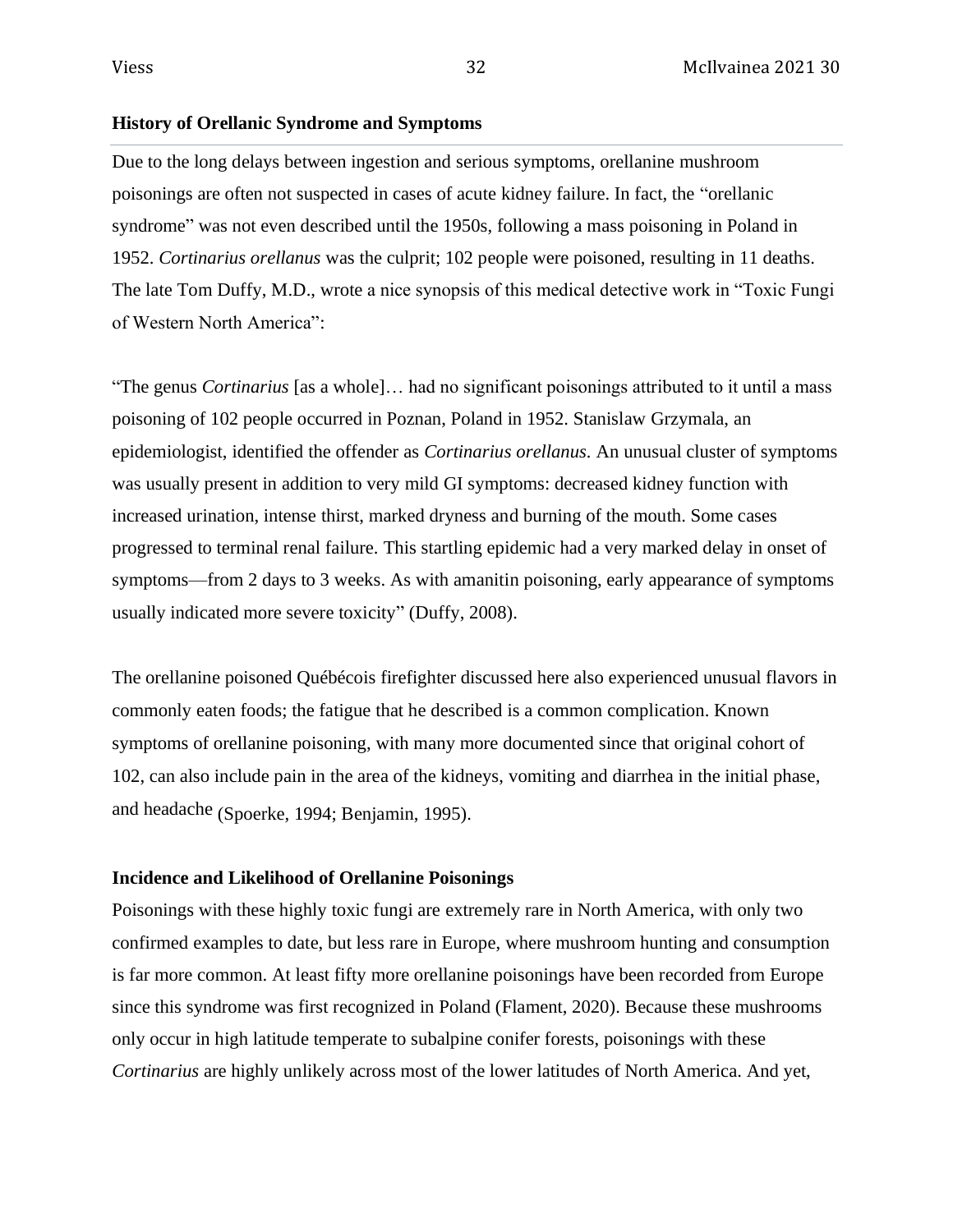they are the reason that mushroom hunters everywhere in North America are cautioned not to eat any *Cortinarius* (Arora, 1986; Desjardin, 2014; [Wikipedia, Cortinarius\).](https://en.wikipedia.org/wiki/Cortinarius#:~:text=Toxicity.%20Several%20mushrooms%20in%20the%20genus%20Cortinarius%20are,is%20that%20none%20of%20them%20should%20be%20eaten.)

An intriguing reference to mysterious, otherwise uncounted orellanine poisonings in North America can be found on Medscape, in an online seminar titled "Orellanine Mushroom Toxicity" (Brozen, 2019). Several years worth of data was pulled from the American Association of Poison Control Centers' (AAPCC) Toxic Exposure Surveillance System, but with no further details than those shown below. In sum total, they reported 23 exposures to "orellanine containing mushrooms" from 1996-2003, "but no deaths." However, many of the mushrooms listed as potentially containing orellanine in the cited Medscape document have not been shown to contain orellanine (*C. callisteus, C. gentilis, C. splendens, C. cinnamomeus group, C. semisanguineus group*)(Hintikka, 2002), and all *Cortinarius* are notoriously difficult to identify to species. Just what these so called poisonings entailed were left to one's imagination, so it is hard to give much credence to these unsupported statistics. (Brozen, 2019)

## **Recognizing** *Cortinarius* **in Section** *Orellani*

*Cortinarius* are a morphologically diverse and widespread genus, and delimiting species of *Cortinarius* from similar looking species can be difficult even for some experts. What distinguishes our North American *Cortinarius* in section *Orellani*, and what are other potential lookalikes? *Cortinarius* in section *Orellani* are medium sized, fleshy gilled fungi with dry, often matted fibrillose caps when young, umbonate or peaked, uniformly reddish/orange caps, seldom or only slightly hygrophanous, and with similarly colored stipes, that may have yellowish (in *C. rubellus*) bands along their club-shaped or slightly enlarged in the center stipes. Their context can be whitish or yellow. The two species found in North America are described below:

#### *Cortinarius orellanosus*

"Pileus 30-50 mm diam, convex-umbonate to broadly convex-umbonate, disc becoming broad and dome-like, margin incurved to decurved, edge split in age, surface dry, fibrillose to fibrillose scaly, orange brown to reddish brown with ochraceous brown on outer margin, darkening in age. Context yellowish white to dull ochraceous. Odor and taste not recorded. Lamellae deeply adnexed, subdistant to distant, moderately thick, dull orange brown to rust brown, all mature,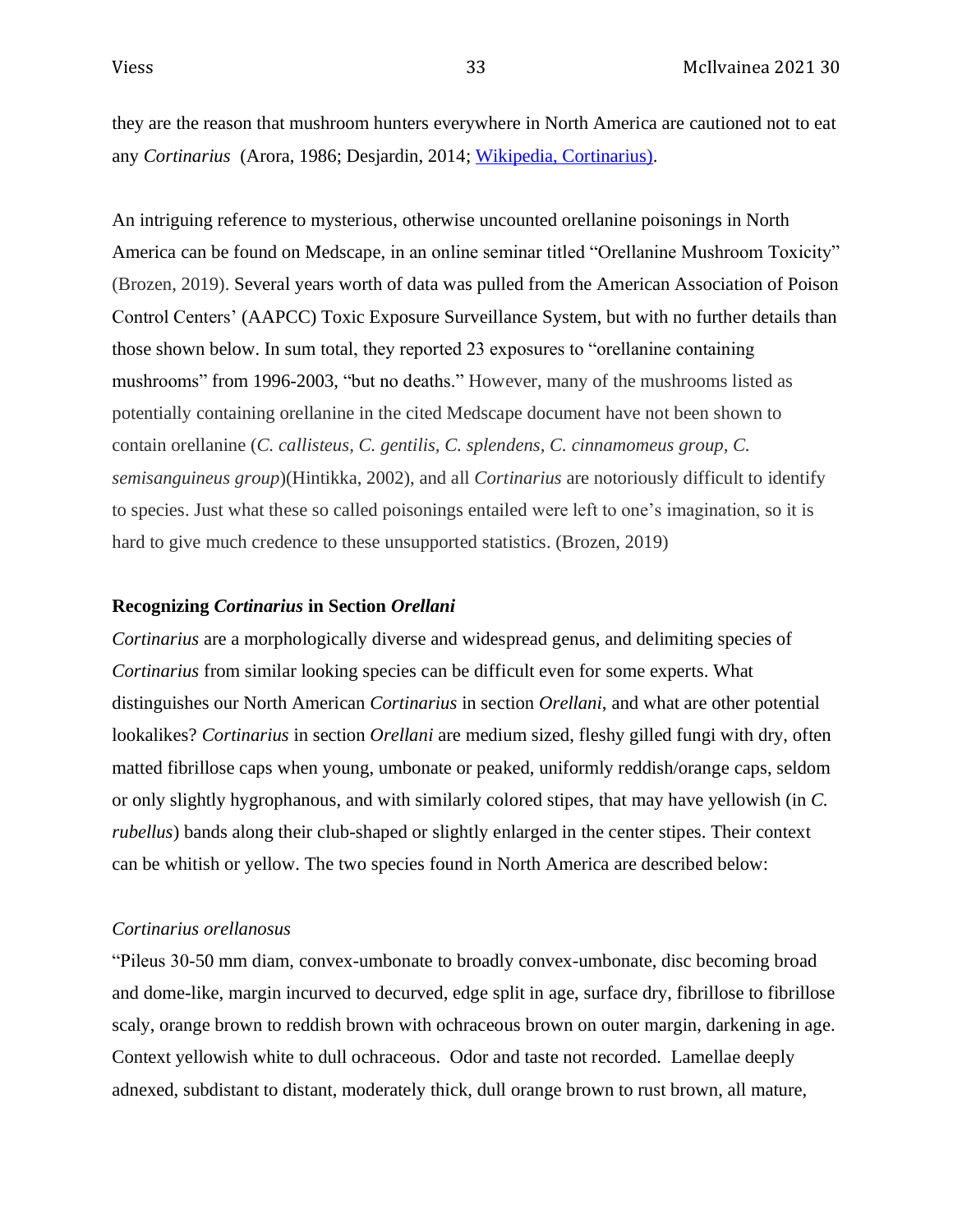darkening in age. Stipe 65-75 mm long, 8-13 mm thick above, base enlarged then tapered downward, basal mycelium whitish, surface dry, with some superficial veil fibrils, pale yellowish to pale ochraceous, with some yellowish white streaks above, discoloring brownish to reddish brown with age.

Basidiospores (9) 9.5-10 (10.5)  $\times$  (5.5) 6.5-7  $\mu$ m, Q = 1.5, n = 20, elliptical to broadly elliptical, rarely subamygdaliform, distinctly verrucose, nondextrinoid or only slightly so. Type collection found under oak in Kent County, western Michigan. *C. orellanosus* is most closely related to *Cortinarius orellanus* in section *Orellani,* sharing similarities in cap color and many microscopic features and hardwood host, but also showing significant genetic differences (Judge, 2010).

#### *Cortinarius rubellus*

Mushroom features include a domed to umbonate to peaked non-hygrophanous to slightly hygrophanous, dry orange-brown to reddish-brown cap that is wooly fibrillose to fibrillose squamulose; pale yellow flesh; adnexed to sinuate gills that are yellow-brown to rusty-brown; dry yellow-brown to red-brown stem that is club shaped or wider in the middle, and has yellowish veil bands; radish to indistinct odor and taste; conifer habitat; basidiospores are ornamented, subglobose to broadly elliptical or elliptical, with considerable variation in shape. The size is variable as well, but most fall into the range  $8.9-10.4$  (-11.1) X  $6.7-7.8$  (-8.9)  $\mu$ m (Gibson, 2021; Robertson, 2006).

The recent write-up on this *Cortinarius rubellus* poisoning on [https://blog.mycoquebec.org](https://blog.mycoquebec.org/) (in French, but easily translated online) has even more taxonomic detail, photographs and micrographs, too. I recommend visiting and viewing.

These orellanine containing species have a distinctive aspect, but could possibly be mistaken for *Cortinarius* in *Telemonia (C. gentilis)* or section *Dermocybe (those with similar coloration), Limonii (C. limonius and C. kroegeri) and Callestei (C. callisteus and relatives) (Robertson, 2006)*. Best to avoid collecting for the table any and all *Cortinarius* species that look even remotely like these. In fact, never pick and eat any wild mushrooms that you don't know well. Some unfortunate poisoning victims have mistaken orellanine *Cortinarius* for chanterelles, and even more incredibly, *Psilocybe semilanceata* (Franz, 1996)!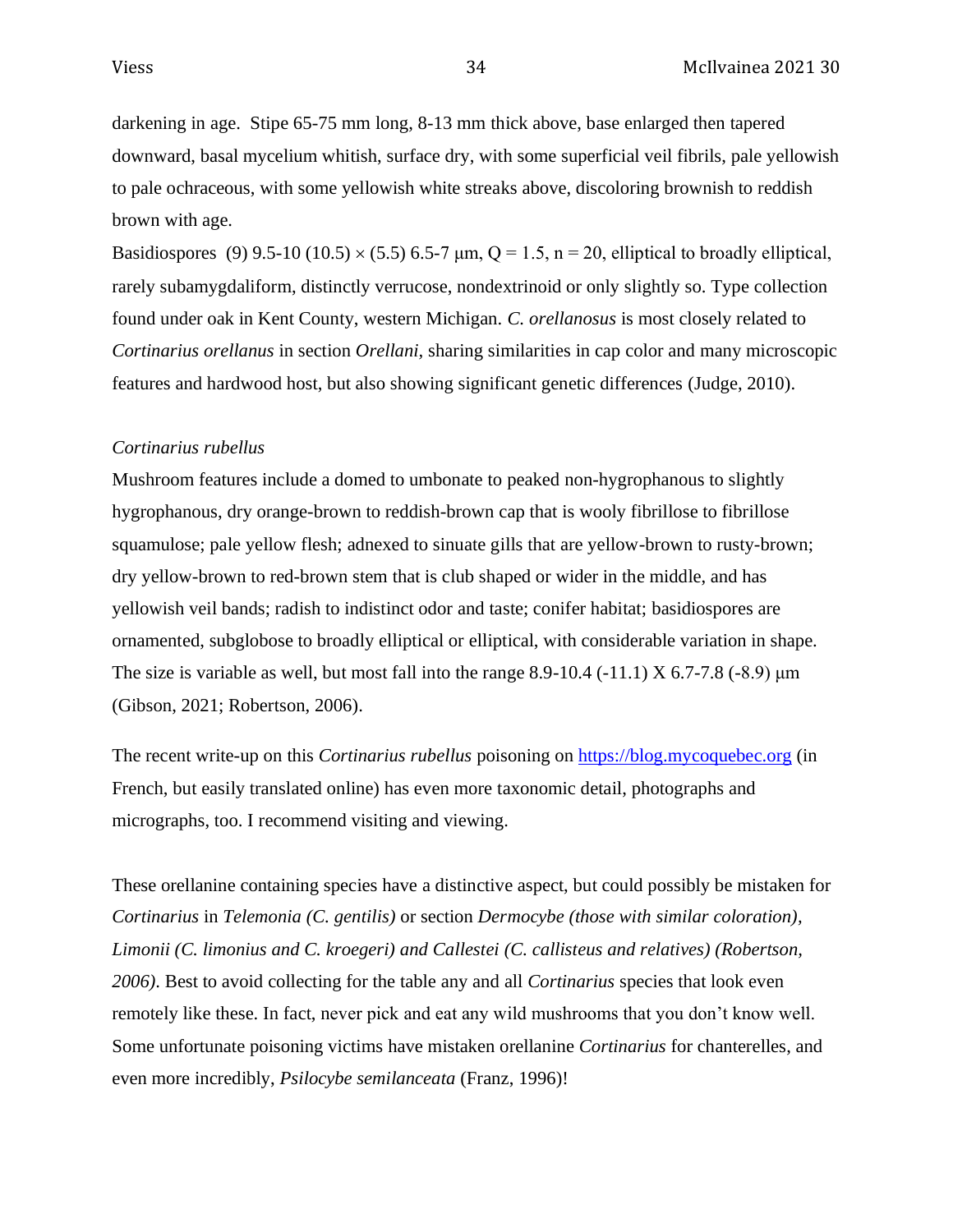#### **Does orellanine occur in** *Cortinarius* **species that are not in section** *Orellani***?**

*Cortinarius armillatus* in subgenus *Telemonia* is a commonly eaten species in both Russia and China, and occurs throughout Europe (Boa, 2004). It is a birch associated species that can be found across North America, wherever *Betula* grows. *C. armillatus* was found to contain trace amounts of orellanine in a highly sensitive bioassay, but showed less that 1% of the amount found in *Cortinarius rubellus* (Shao*,* 2016). There have been no documented poisonings with this species. *Cortinarius splendens, a* European *Cortinarius* in section *Calochroi,* was implicated in 2 cases of nephrotoxic mushroom poisoning from Switzerland in 1983. The delayed poisoning syndrome was similar to that of orellanine, but only occurred after multiple meals of this species, and with milder symptoms and rapidly resolving kidney damage (Schliessbach, 1983). This was the only recorded incidence of this type of poisoning, and the actual presence of orellanine was never determined.

#### **Evidence of Edibility of** *Cortinarius* **and "Guilt by Association"**

The invaluable United Nations F.A.O. document, "Wild and Edible Fungi, A Global Overview of Their Use and Importance to People," authored by Eric Boa in 2004, shows 16 *Cortinarius* species both eaten and sold in markets around the world (*C. armillatus*, *C. glaucopus* and *C. praetens* are a few), and there are surely many species missing from this list (Boa, 2004). Here in North America, Charles McIlvaine, for whom this journal is named, gave evidence of eating twenty different species of *Cortinarius*, although few received high marks for deliciousness (McIlvaine, 1900). Included in his list are *Cortinarius violaceus*, *C. armillatus*, *C. squamulosus*, *C. turmalis*, *C. varius*,

*C. purpurascens*, and *C. caerulescens.* Many have eaten *Cortinarius caperatus*, formerly placed in *Rozites*. With so many *Cortinarius* being eaten by so many people all over the world, shouldn't we be seeing far more poisoning reports, if this genus as a whole really is so dangerous? It is true that specific identification of *Cortinarius* is difficult for most, and that might limit both our toxicology and edibility data.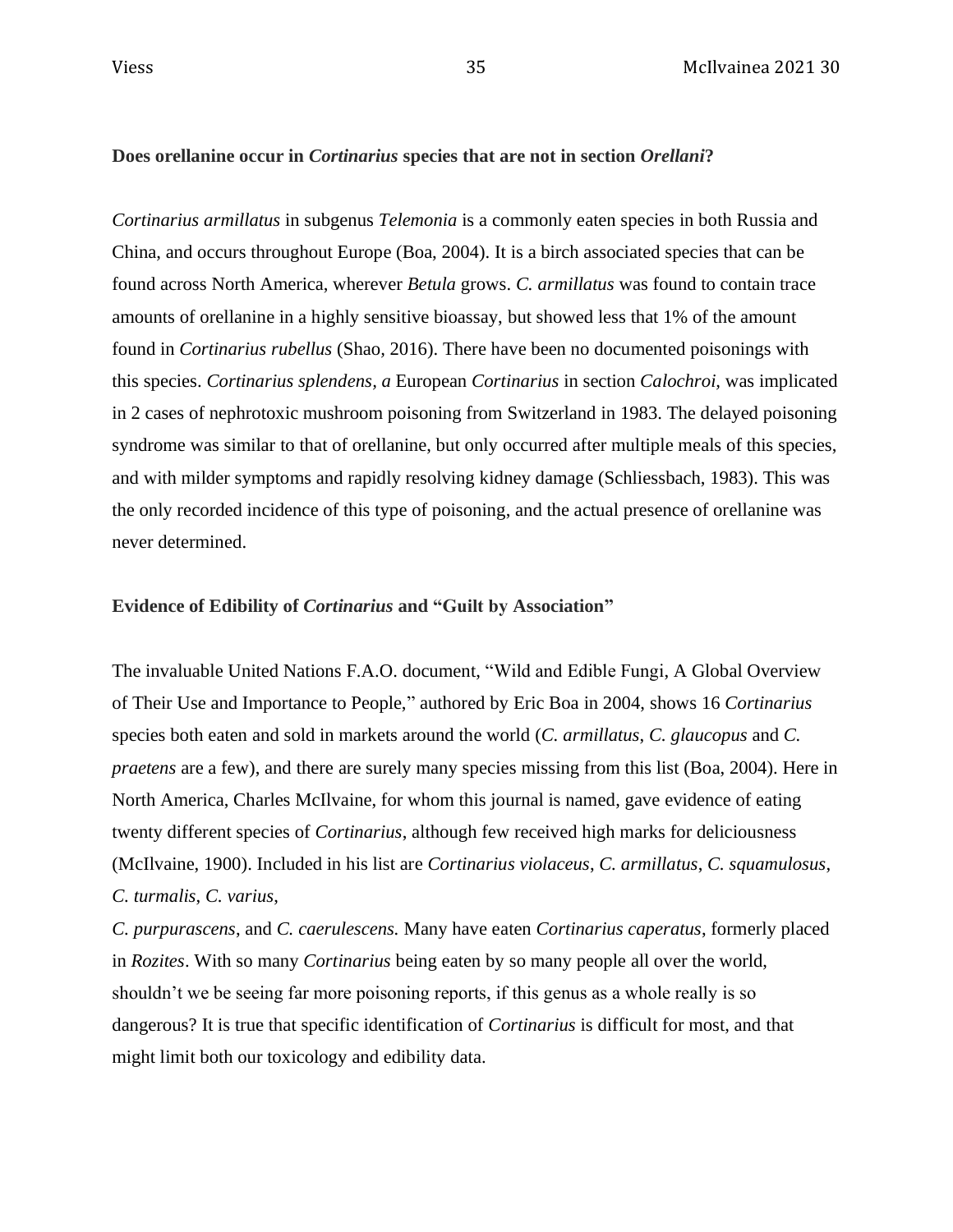As I researched *Cortinarius* poisonings in general, I found that information was dominated by studies of dramatic orellanine poisonings, even though these orellanine containing *Cortinarius* within the northern hemisphere are restricted in range to northern latitudes and are few in number, at least compared to the many hundreds of *Cortinarius* species found across North America. The only well documented poisoning by a species other than *Cortinarius section Orellani* that I could find online was the 1983 *Cortinarius splendens* case, discussed earlier. Two cases of so-called poisonings by *Cortinarius* were listed in the NAMA "30 Years of Mushroom Poisoning" report, published in 2006. The first was with *Cortinarius violaceus*, with symptoms of "sneezing and drowsiness!" The second was of someone who ate 35 caps of *Cortinarius semisanguineus*, which resulted in "cramps and dermatitis" (Beug, 2006). Neither set of symptoms is cause for general alarm, or indicative of real toxicity.

It is probable that the reputation of many *Cortinarius* have suffered from "guilt by association," by merely being in the same genus as these potentially deadly, orellanine containing *Cortinarius.* Dangerous and deadly species fascinate us, but they shouldn't blind us to reality: there have only been two known serious poisonings with any species of *Cortinarius* in North America, and these two species have distinctive macro-characteristics. *C. rubellus* has a restricted northern distribution; we have little information about the distribution of *C. orellanosus*, but it may be more widespread in northern broadleaf forests of the Midwest and in the Northeast (Ammirati, 2021). With a modicum of caution based upon likelihood of occurrence, as well as distinctive morphological characters of *Cortinarius* in section *Orellani*, and the general avoidance of lookalikes, perhaps it's time for a reevaluation of our attitudes towards the toxicity and edibility of this genus as a whole?

**Acknowledgements:** Thanks to Michael Beug, who encouraged me to write up this interesting case, and Joseph Ammirati for his careful reading of this paper. Your time and support are much appreciated.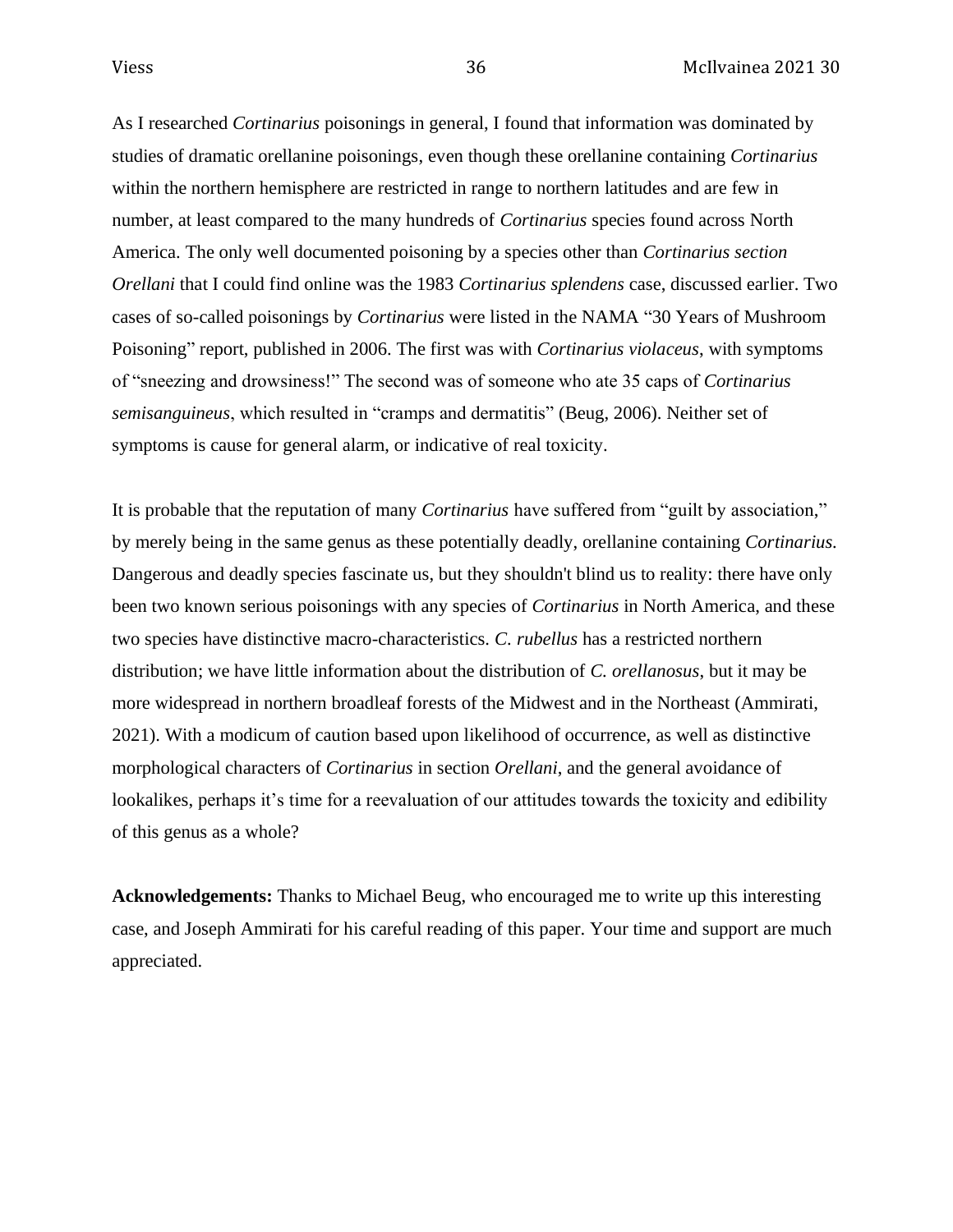## **References**

Ammirati, Joseph, 2021, personal communication.

Arora, David. 1986, "Mushrooms Demystified," Ten Speed Press: 419.

Benjamin, Denis, 1995, "Mushrooms: Poisons and Panaceas," W.H. Freeman and Company: 242-263.

Beug, Michael W., Shaw, M. et al, 2006, "Thirty-Plus Years of Mushroom Poisoning: Summary of the Approximately 2,000 Reports in the NAMA Case Registry," McIlvainea 16 (2): 61.

Boa, Eric, "Wild Edible Fungi," F.A.O., 2004, Annex 3: A Global List of Wild Fungi used as food, said to be edible or with medicinal properties.<http://www.fao.org/3/y5489e/y5489e00.htm>

Brozen, Reed, 2019, "Orellanine mushroom Toxicity," Medscape. <https://emedicine.medscape.com/article/818036-overview>

Depres, Jean, Dauzet, Patrice et al, 2020, "Intoxication grave par un cortinaire une premiere au Quebec," Le blogue Mycoquebec.

<https://blog.mycoquebec.org/blog/intoxication-grave-par-un-cortinaire-une-premiere-au-quebec/>

Desjardin, Dennis, Wood, M. et al. 2014. "California Mushrooms: The Complete Identification Guide," Timber Press: 267.

Duffy, Thomas J., "Toxic Fungi of Western North America," 2008, Mykoweb. <https://www.mykoweb.com/TFWNA/P-32.html>

Duravage, Marilyn T., 2021, personal communication.

Flament, Estelle, Guitton, J. et al, 2020, "Human Poisoning from Poisonous Higher Fungi: Focus on Analytical Toxicology and Case Reports in Forensic Toxicology," Pharmeceuticals 13: 454.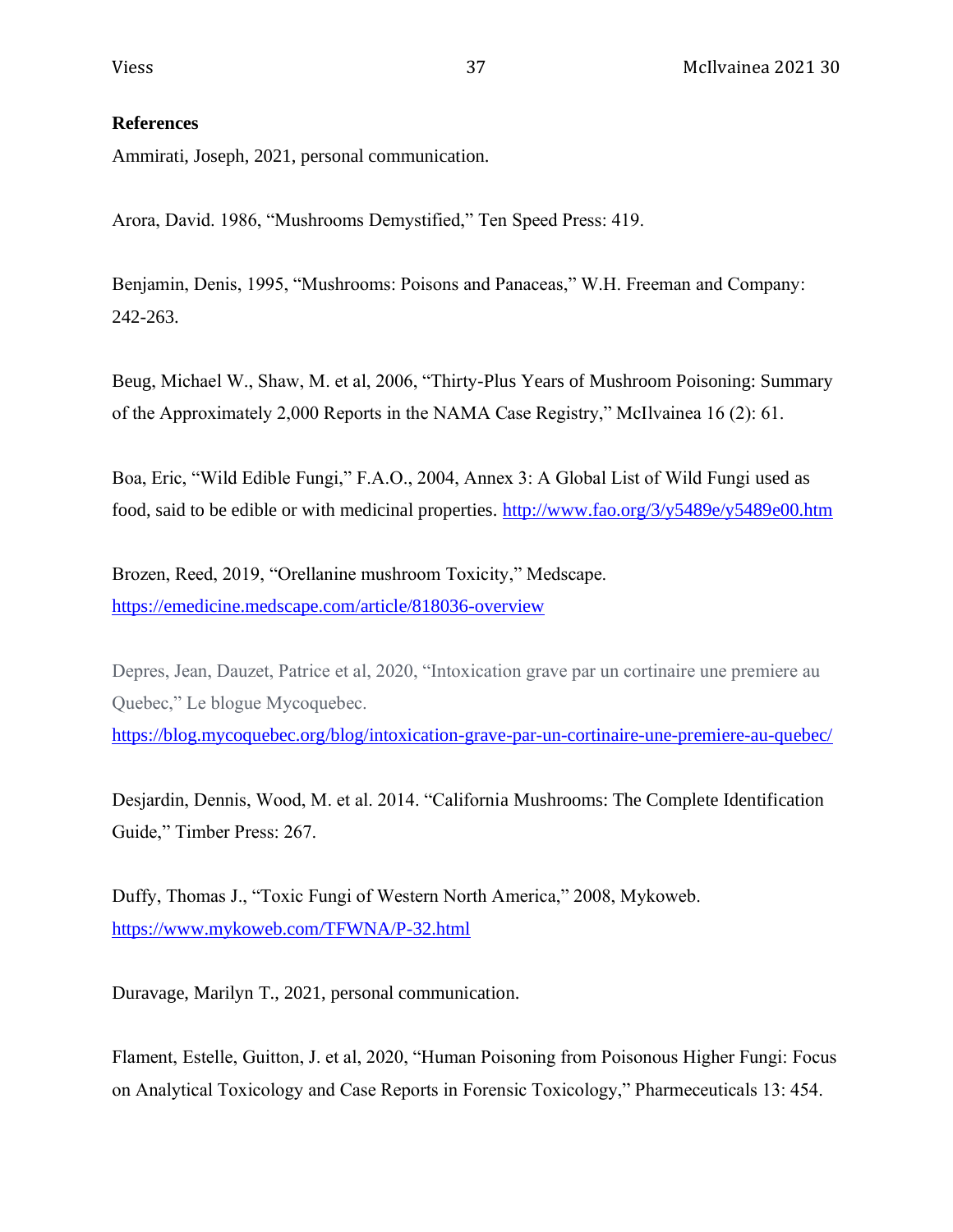Franz, M., Regele, H., 1996, "Magic mushrooms: hope for a 'cheap high' resulting in end stage renal failure," Nephrology Dialysis Transplantation 11(11): 2324-2347.

Gibson, Ian, 2021, "Cortinarius rubellus," Matchmaker (Mycomatch).

Hintikka, Eeva-Liisa, Korhonen, M., 2002, "A note on the claimed toxicity of "*Cortinarius gentilis*," Karstenia 43(1): 9-12.

Judge, Bryan S., Ammirati, J. et al. "Ingestion of a newly described North American mushroom species from Michigan resulting in chronic renal failure: *Cortinarius orellanosis*." June 2010, Clinical Toxicology 48(6): 545-9.

Marilyn TD, 2020, "Poisons Help; Emergency Identification For Mushrooms & Plants," Facebook.

## **https://www.facebook.com/groups/144798092849300**

McIlvaine, Charles. 1900."One Thousand American Fungi," Something Else Press: 306-325.

Robertson, Christie, Wright, L. et al, 2006, "Cortinarius rubellus Cooke from British Columbia, Canada and Western Washington, USA," Pacific Northwest Fungi, Vol. 1 (6):1-7.

Schliessbach, B, Hasler, S. et al, 1983, "Acute kidney failure following Cortinarius splendens (Fries) or "yellow clubbed foot" mushroom poisoning (so-called orellanus syndrome)", Schweiz Med Wochenschr, 113(4): 151-3.

Shao, Dahai, Tang, S. et al, 2016, "A novel orellanine containing mushroom *Cortinarius armillatus*," Toxicon, Vol. 114: 65-74.

Spoerke, David G. and Rumack, B., 1994, "The Handbook of Mushroom Poisonings,": 249-264.